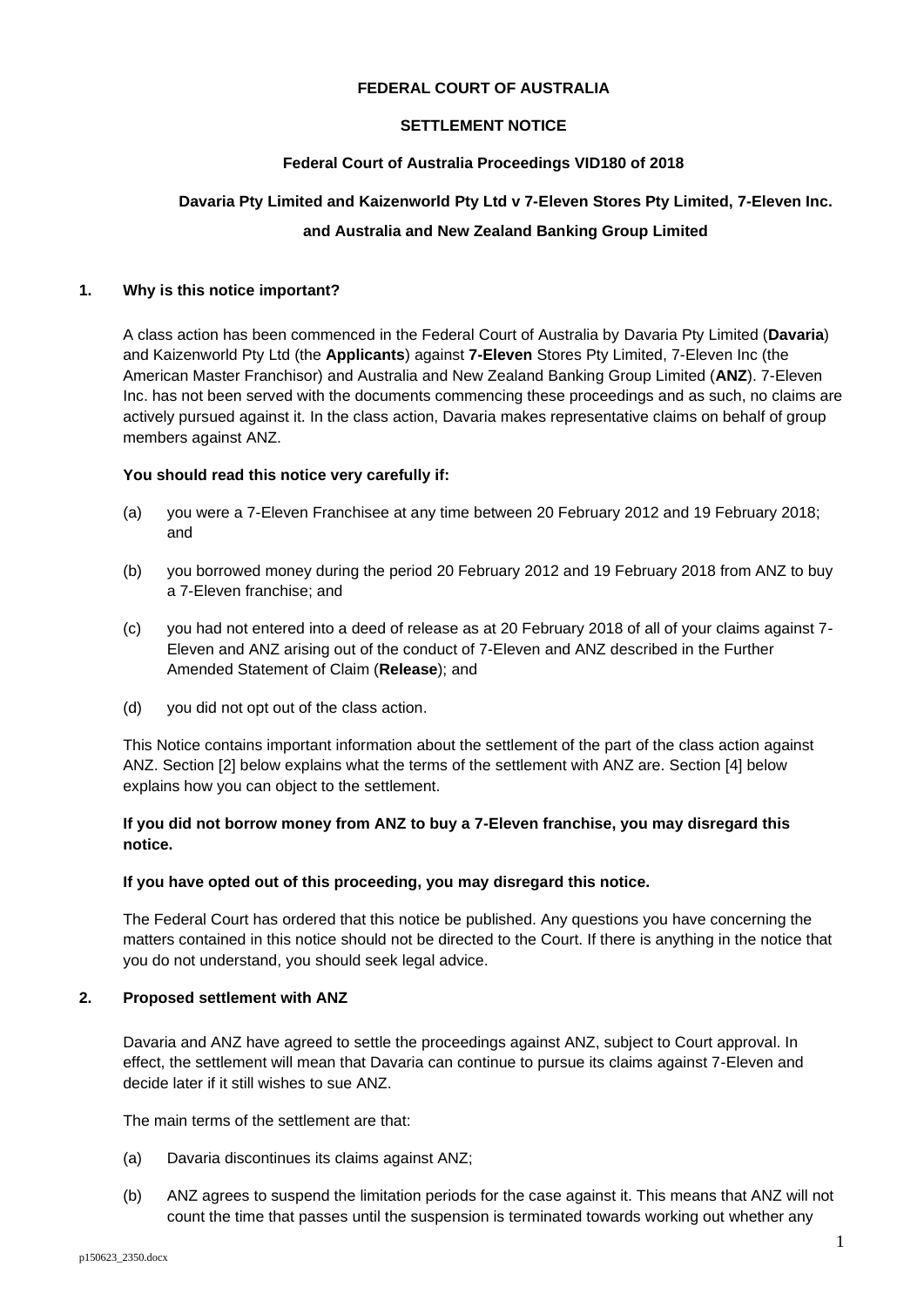claim you want to bring against it is too late. This suspension will be terminated either 6 weeks after the Court delivers its reasons for decision following the trial of common issues in the proceedings against 7-Eleven, or by 6 months' written notice by either party, whichever comes first;

- (c) Davaria and/or current group members may commence a new class action against ANZ once the suspension of the limitation period is terminated. However, the parties to the new proceeding must consent to orders that the costs incurred by ANZ and Davaria in the current proceeding being costs of the new proceeding;
- (d) the current security for ANZ's costs paid by the litigation funder is to be returned to the funder. If a new class action is commenced against ANZ by Davaria or another group member then the lead applicant in the new class action will have to provide the same security for ANZ's costs;
- (e) ANZ and Davaria will otherwise bear their own costs of the current proceeding against ANZ;
- (f) group members have had an opportunity to opt-out of the proceeding, in which case they will not be bound by the settlement. If 7 or more group members, who have claims against ANZ and have not entered into a Release in the period from the commencement of the class action up to and including 12 March 2019, opted out, then ANZ had the right to terminate the deeds of settlement. ANZ has not terminated the deeds of settlement;
- (g) if ANZ commences an enforcement action in relation to a loan that ANZ provided to any group member for their 7-Eleven Franchise, that group member can still defend that enforcement action, including by bringing a counter claim against ANZ; and
- (h) ANZ will participate in any Court-ordered mediation of the proceedings against 7-Eleven.

## **3. Need for Court Approval**

The settlement with ANZ must be approved by the Court. If you are a group member, you have a right to object to that settlement.

The application by Davaria for the Court's approval of the settlement with ANZ, will take place at a hearing at the Federal Court, 305 William Street in Melbourne on Friday 7 August 2020 at 10:15 am (**Approval Hearing**). In determining the application for approval, the Court will consider whether the settlement is fair and reasonable having regard to the interests of the group members.

If the settlement with ANZ is approved by the Court at the Approval Hearing, the settlement will be binding on every group member who has not opted out. You will however still be able to take part in any new class action commenced against ANZ. Under the settlement with ANZ you will only be able to participate in a class action or bring an individual claim against ANZ at a later date if the limitation period applicable to your claim has not expired and the limitation is no longer suspended.

## **If the settlement is not approved by the Court following the Approval Hearing, the class action against ANZ will continue at the same time as the class action against 7-Eleven.**

## **4. What You Must Do**

If you are in favour of the proposed settlement, there is nothing you need to do at this time.

If you wish to object to the proposed settlement, you must file a written NOTICE OF OBJECTION TO PROPOSED SETTLEMENT with the Federal Court in the form attached to this Notice and marked "Z". You must also lodge a copy with your nearest Federal Court Registry office and provide a copy of your notice to Levitt Robinson Solicitors at the address below, by no later than **4 pm on 14 July 2020**.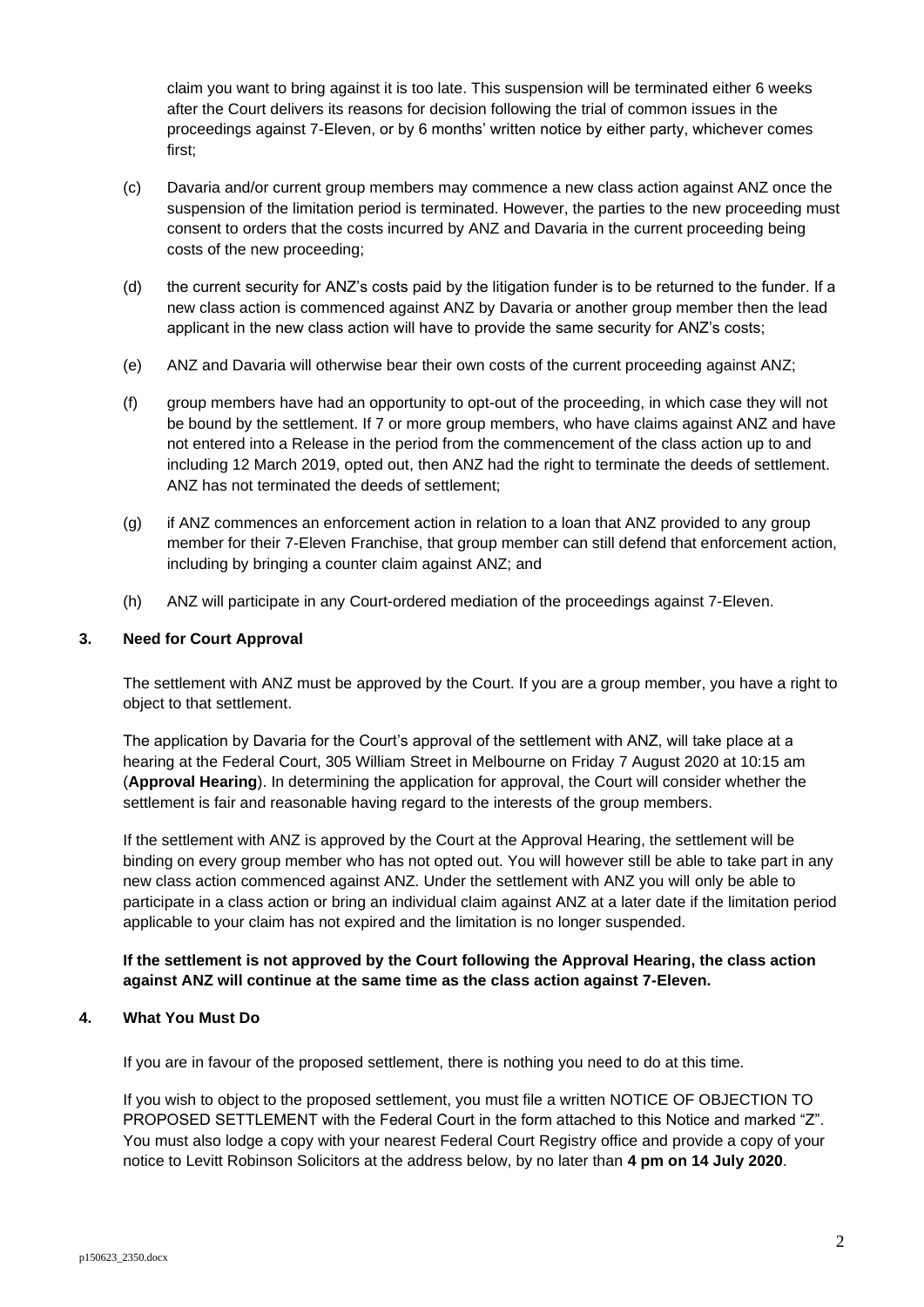If you file a Notice of Objection to Proposed Settlement, you or your legal representative may attend the Approval Hearing on Friday 7 August 2020 at 10:15 am and make further submissions to the Court in support of your objection.

## **5. What happens if the Settlement is approved?**

If the proposed settlement is approved by the Court, the class action will still continue against 7-Eleven and **you will be bound by the outcome of the class action against 7-Eleven and the settlement with ANZ.** 

Once the class action against 7-Eleven is finished, Davaria or another group member may still decide to sue ANZ in a class action that you can be part of. You will not be able to sue ANZ about the matters alleged in the class action by yourself without first giving a written notice to ANZ terminating the suspension of the limitation period. If ANZ commences an enforcement action against you in relation to a loan that ANZ provided you for your 7-Eleven Franchise, then nothing in this settlement will stop you from defending that enforcement action, including by issuing any counterclaim against ANZ.

## **6. What happens if the Settlement is not approved?**

If the proposed settlement is not approved by the Court, the class action will still continue against both 7- Eleven and ANZ and you will be bound by the outcome.

# **Please consider the above carefully. If there is anything of which you are unsure, you should contact Levitt Robinson (whose contact details are set out below) or seek your own legal advice as discussed at section [1] above**.

Contact Details of Levitt Robinson Solicitors:

Address: Ground Floor, 162 Goulburn Street, Surry Hills NSW 2010

Phone: (02) 9286 3133

Email: [711@levittrobinson.com](mailto:711@levittrobinson.com)

## **7. Where can you obtain copies of relevant documents?**

Copies of relevant documents, including the second further amended application, the second further amended statement of claim, the defences filed by 7-Eleven and ANZ and any replies to the defences, may be obtained by:

- (a) downloading them from [www.levittrobinson.com;](http://www.levittrobinson.com/)
- (b) by e-mailing [711@levittrobinson.com](mailto:711@levittrobinson.com) and requesting copies;
- (c) by contacting a District Registry of the Federal Court (contact details are available at [www.fedcourt.gov.au\)](http://www.fedcourt.gov.au/) and paying the appropriate inspection fee; or
- (d) inspecting them on the Federal Court website at [http://www.fedcourt.gov.au/law-and-practice/class](http://www.fedcourt.gov.au/law-and-practice/class-actions/class-actions)[actions/class-actions.](http://www.fedcourt.gov.au/law-and-practice/class-actions/class-actions)

The deed of settlement between Davaria and ANZ may be obtained by e-mailing [711@levittrobinson.com](mailto:711@levittrobinson.com) and requesting a copy.

Please consider the above matters carefully. If there is anything of which you are unsure, you should contact Levitt Robinson Solicitors on 02 9286 3133 or [711@levittrobinson.com](mailto:711@levittrobinson.com) or seek your own legal advice. **You should not delay in making your decision**.